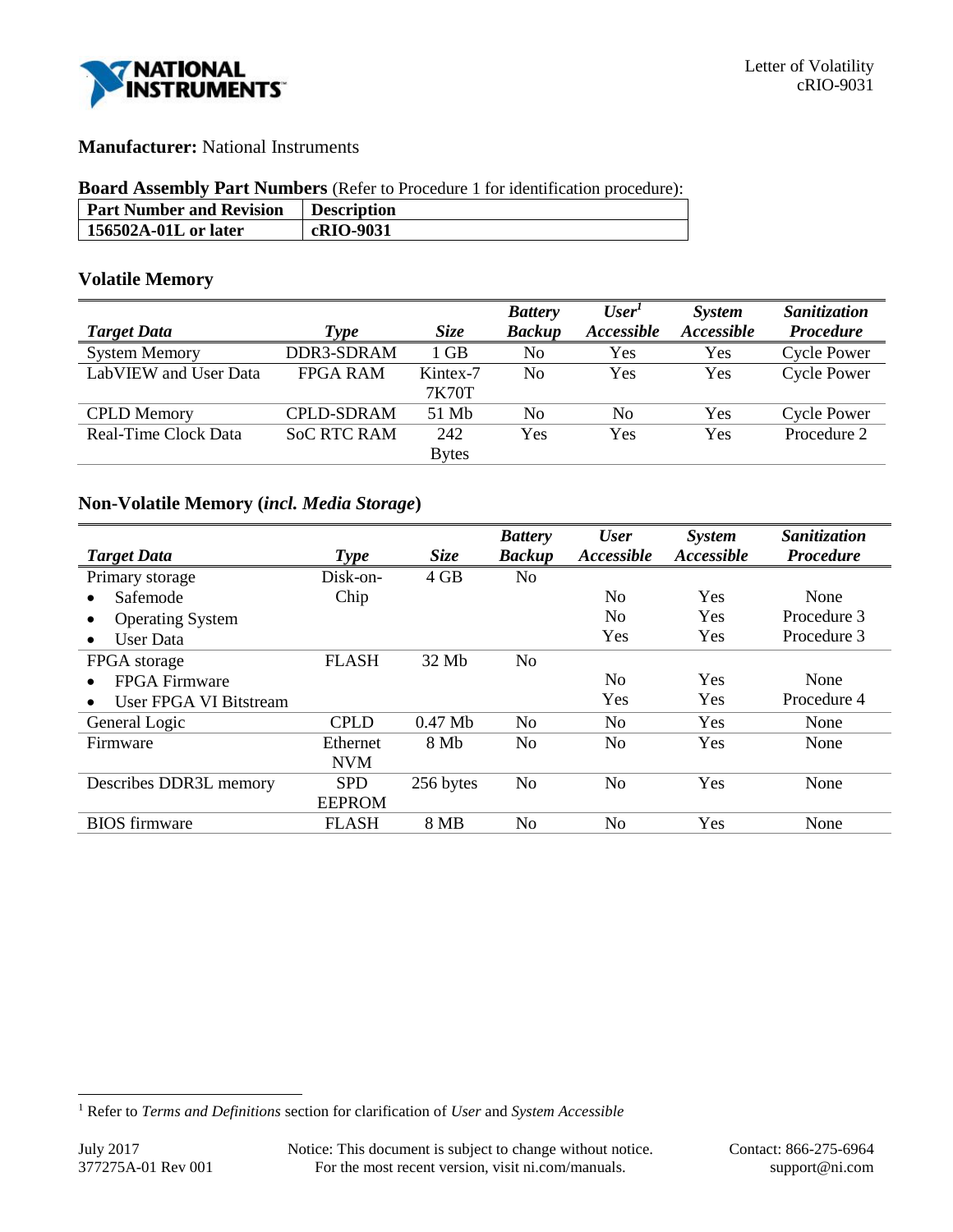

# **Procedures**

### **Procedure 1 – Board Assembly Part Number identification:**

To determine the Board Assembly Part Number and Revision, check the top left corner of the white label on the bottom of the module (15xxxx<REV>-xxL).

# **Procedure 2 – SoC RTC RAM (Real-Time Clock Data):**

The battery-backed Real-Time Clock data can be cleared from the SoC RTC RAM using the CMOS reset button. To clear the Real-Time Clock data, perform the following steps:

- 1. Disconnect power form the cRIO controller.
- 2. Locate the CMOS reset button in the center of the cRIO backplane.
- 3. Press the CMOS reset button and hold it from 1 second.

# **Procedure 3 – Primary Storage Disk-on-Chip (OS and User Data):**

The Primary Storage DoC can be reformatted to clear the OS and User Data areas. The format operation is a "quick format" that re-initializes the file table, thereby making the existing files inaccessible. Format the drive for this NI Linux Real-Time target by performing one of the following steps:

- 1. Right-click the controller in MAX and click on "Format Drive".
- 2. Issue the nisystemformat command via a serial console local connection or SSH remote connection. Visit ni.com/info and enter the info code *format* for details.
- 3. Write a .VI that invokes the Format VI using the System Configuration API for the controller.

# **Procedure 4 – FPGA Storage Flash (User FPGA Bitstream):**

The User FPGA Bitstream in the FPGA Storage Flash can be cleared using NI-RIO Device Setup. To clear the bitstream from the flash, perform the following steps:

- 1. Add the cRIO target to your LabVIEW project by right-clicking on the project and selecting New » Targets and Devices and selecting your cRIO.
- 2. Right-click on the FPGA project item and select RIO Device Setup.
- 3. In the *Advanced* section, select *Erase Bitfile on Flash*.